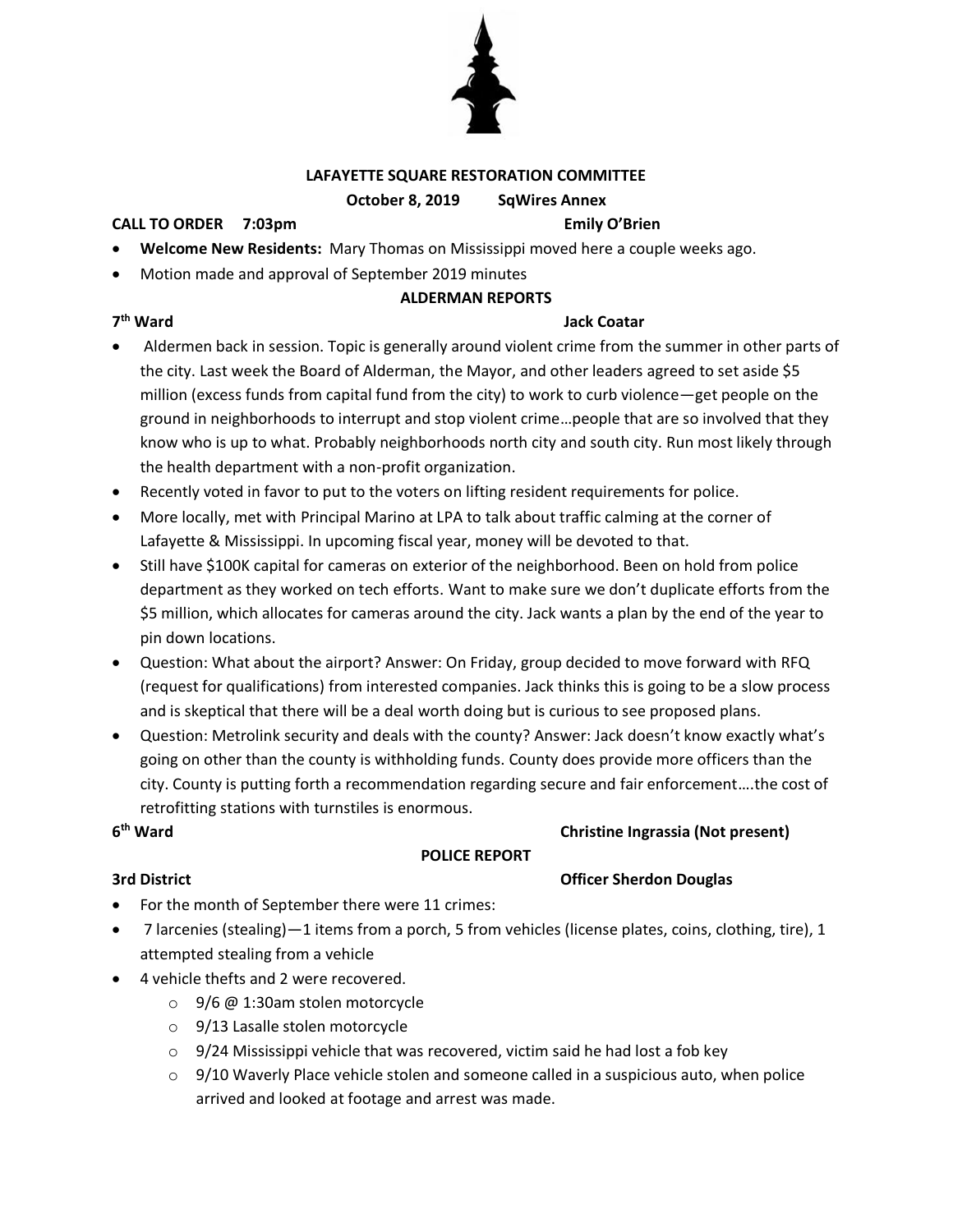- Regarding the car chase, they were dealing with a stolen vehicle, including a police car; west on Choteau and south on 14th and then to Park where the police stopped the chase because of safety reasons; later that day they recovered a vehicle and arrested the person driving the vehicle.
- Public Affairs Officer put out an email regarding abandoned vehicles; he wants to collect info on make, model, color, license plate, etc.  $\rightarrow$  Email info to Officer Douglas who will forward on.
- Question: What happened on Carroll and (1400 block) Dolman? Answer: There was a suspicious person trying to break into a home. Officers didn't initially find anyone, then returned and arrested someone. Homeowner was home when man got in; neighbors assisted and held the suspect.

# **GUEST SPEAKER**

# **Barr Branch Library Contract Contract Contract Contract Contract Contract Contract Contract Contract Contract Contract Contract Contract Contract Contract Contract Contract Contract Contract Contract Contract Contract C**

# **Halloween Race Susan Sauer**

- Sunday 10/20 is the Go! Halloween Race (10K and Half Marathon); half marathon goes through the neighborhood, around mile 7-8. Time frame is 7:30-9:30am.
- Will come in Truman Parkway, go down Park Ave and around the Park and back out to Truman Parkway. Runners will be running in the eastbound lanes, and traffic will be in the westbound lanes. Runners will hug the inside lane around Lafayette Park.
- Please come out and cheer!  $\circled{c}$

# **House Tour Committee Pat Jones**

- Sunday December 8…almost have a full line-up of houses.
- Will be looking for volunteers in another month or so.
- Looking for a new chair! Please attend a meeting to learn more. Next meeting is 10/16.

# **Strategic Plan Linda Weiner**

- Moving along on the strategic plan!
- Sunday November 17 3-5pm @ Jefferson Room in Vin De Set building will have community meeting. How do you envision Lafayette Square in the next 5 years? Re: safety, diversity, wish list, how to fund the wish list.

# **NEW AND ONGOING BUSINESS**

# **Upcoming Elections LSRC Membership**

• Motion made and seconded to approve board as presented. Motion passed. New board elected.

# **COMMITTEE REPORTS**

- Reports were circulated and emailed.
- Pretty much on budget across the board. Starting to spend money…big checks being cut for capital improvements.
- Please let Clark know if your committee has a budget and wants it changed! Will present 2020 budget at next meeting.
- [treasurer@lafayettesquare.org](mailto:treasurer@lafayettesquare.org)

- **Development Phil Lamczyk/Suzanne Sessions**
- 4-family on Carroll and Dolman has been sold!  $\odot$  Developer will come to next meeting
- LaSalle and Missouri—on hold.

# **Treasurer Clark Affholder**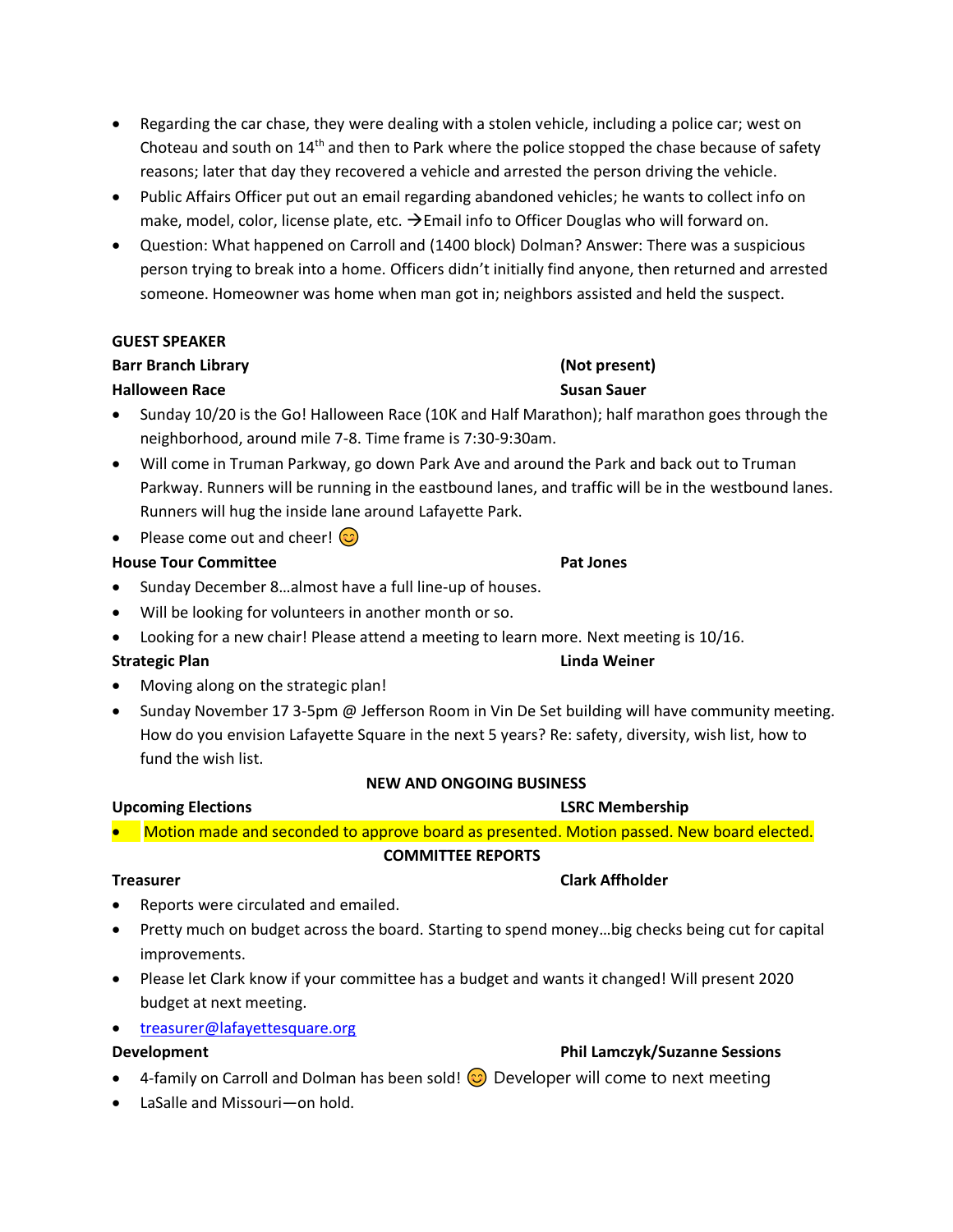- Hickory Reserve—waiting for plans to be presented to Development and Cultural Resources.
- Dolman (1100 and 1000 Blocks)—individual townhouses being planned.
- Bordeaux Apartments (Mop Factory)—owner will put up 1 or 2 units on the Holiday Tour. Apartments are pretty much complete, and lobby and other common areas still need a lot of work.
- Choteau Development—tentative viewing of potential apartment at Jefferson and Choteau (commercial on  $1<sup>st</sup>$  floor, offices on  $2<sup>nd</sup>$  floor). Things are moving though!
- Question: There's trash/tree limbs in the street…who's responsible? People cleaning up the lots? Response: We think there are problems with traffic flow on Missouri and McKay that are *yet to be dealt with*. It will be worked on! Response from neighbor: city came to pick up the trash…it was illegally dumped.
- Comment: Missouri/Hickory there is a school bus always honking near Rutger because they can't get down the street.
- Question: Is there an ordinance requiring people to mow their strip between the sidewalk and the street. Response: Call Citizen Service Bureau….sometimes you'll get a result. It helps to be very specific about the complaint.
- Question: What is the timeline for 2300 LaSalle to be completed? Answer: We don't know…they've passed all the requirements they need. There is a hold-up somewhere in permitting, but it's passed the city and Development. Everything was a go, and they're having problems with utilities/details. There is no problem with the design. The area is filled with numerous problems dating before Praxair.
- Question: How many units is 2300 LaSalle? Answer: 34 units. Question: When is the second building in the Choteau Development? Answer: The 2300 LaSalle is the only one that has been completely approved. Everything beyond that—i.e. Hickory Reserve—needs approval by the Development Committee and city committees. Should see progress in the next year.

### **Beautification Linda Weiner**

- We need help with the Lafayette Median to water (we have access to the hydrant).
- 10/16 Enterprise volunteers (25) to plant 1000 tulip bulbs and a LOT of perennials and natives. Others are welcome. Neighbors will be supervising (Dahms, and Mike Jones)—thank you!

### **Community Affairs Dixie Gillaspie Dixie Gillaspie**

- John Dedeke got the Marquis to the press! Next deadline is November 1.
- Please share ideas with Dixie regarding new projects.

### **Capital Improvements Mary Visintainer (not present)**

New street signs look great!

# **Membership Christina Ryan**

- Members should be receiving minutes and renewal reminders. If you are not, please email Christina [membership@lafayettesquare.org](mailto:membership@lafayettesquare.org)
- Halloween Party on 10/31: Scott and Suzi Jones have graciously funded and organized this event for many years. They will continue to fund the event, and Stephen and Christina Ryan have volunteered to organize it. In need of volunteers for decorating and bringing candy for the giant assembly line.

### **LSBA Bethany Budde**